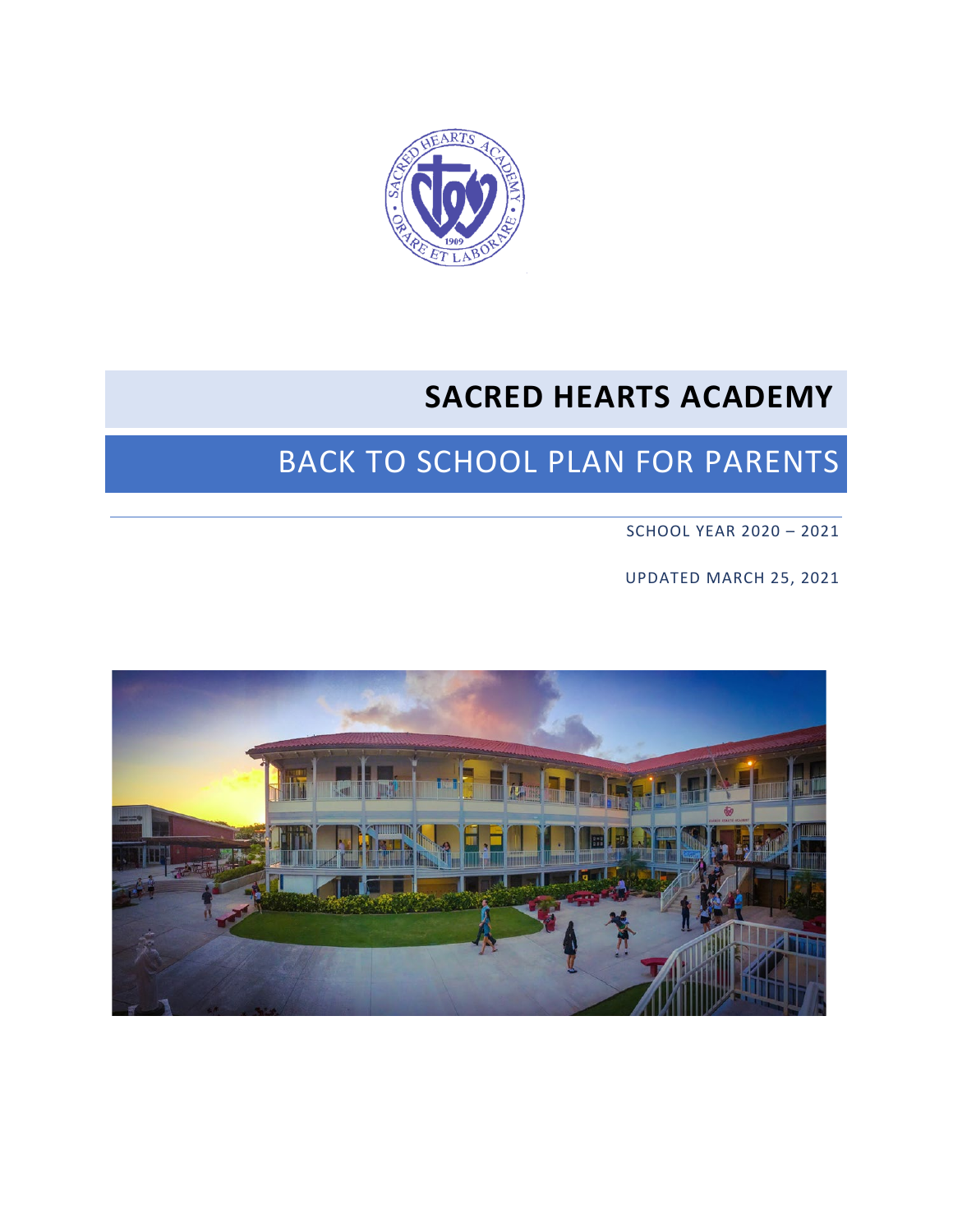### **Introduction**

While COVID vaccines are now available and many adults are getting their shots, as spring has arrived we have also seen a handful of COVID cases show up on campus. Because of this, and the changes to CDC and Hawaii Department of Health guidance, we are providing a revised version of our *Back to School Plan*, with the changes highlighted in yellow.

Fundamental to the *Back to School Plan* is our commitment to ensure the health and safety of everyone at the Academy. Our continued attention to health and safety practices, both on and off campus, will help that continue to be the case. And your diligence in ensuring the wellness of your family at home and keeping your daughter at home if she or a family member is not well, will help us in our efforts to be a COVID-free campus through the end of the school year.

We thank everyone at Sacred Hearts for doing your best to keep us all healthy and well, and we ask you to continue your great efforts as we begin the fourth quarter!

Cawl f. Ching

Scott Schroeder, PhD Carol Chong '91 Remee Tam President **National Contract Contract Contract Contract Contract Contract Contract Contract Contract Contract Contract Contract Contract Contract Contract Contract Contract Contract Contract Contract Contract Contract Cont** 

Remee Tam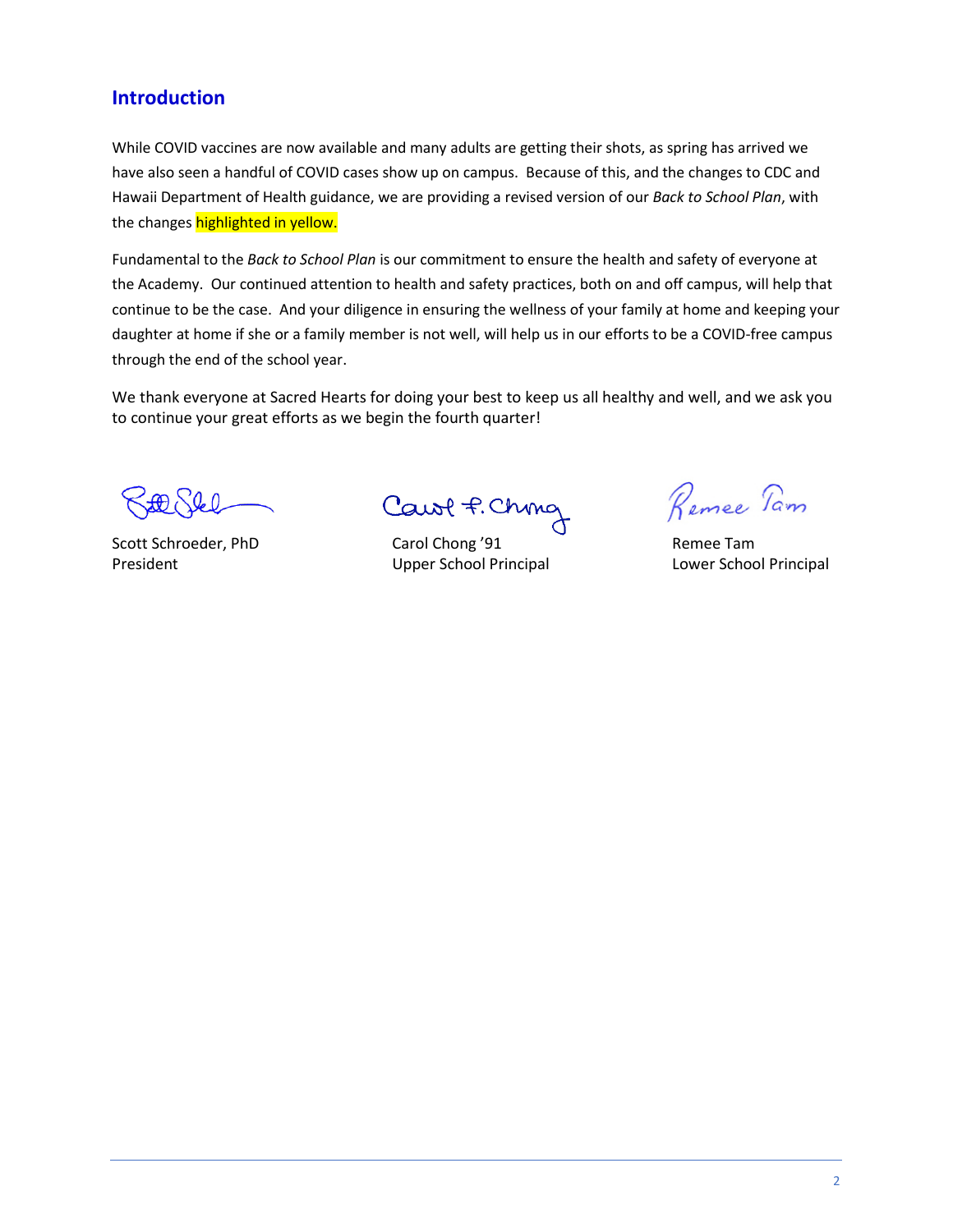#### **PLAN ELEMENTS**

- Health and Safety Commitments
- Instructional Delivery
- Daily Procedures on Campus
- School Calendar
- School Schedules
- Performing Arts, Athletics and Other Events
- Travel Policy

## **HEALTH AND SAFETY COMMITMENTS**

The Academy is committed to the health and safety of our students, faculty and staff. To promote health and safety as we return to campus, the Academy is instituting practices based on guidelines provided by the CDC and Hawaii Department of Health.

We likewise request that families follow the guidelines for arrival at and leaving campus and be committed themselves to sustaining a healthy environment both on and off campus.

#### **HEALTH AND SAFETY MEASURES**

- 1. All Academy offices, classrooms and facilities are professionally disinfected each school day.
- 2. Classroom desks are configured to facilitate appropriate social distancing: 3 feet between desks facing the same direction or facing each other. This guideline will continue only if cases in the community remain low. Students, teachers and staff must wear face masks and continue to follow the school's other safety precautions.

The 6 feet social distancing guidelines will still apply to all common areas, such as the libraries, eating spaces, courtyard, hallways, etc.

- 3. Health and Safety guidelines have been posted and are visible across campus.
- 4. Students, faculty and staff will sanitize or wash hands regularly throughout the day.
- 5. A health screening questionnaire and temperature check will be completed by all students (or parents), faculty, staff and visitors each day before entering campus. This questionnaire has been revised as of March 23<sup>rd</sup> to reflect our latest school guidelines.
- 6. An isolation area will be provided for students with symptoms of illness who are waiting to be picked up.

#### **INSTRUCTIONAL DELIVERY**

Sacred Hearts Academy offers both on campus and online school options for all grade levels this year.

You selected either online or on campus instruction for your daughter prior to the start of the fall semester and made adjustments at the time we returned to campus. Some students have come on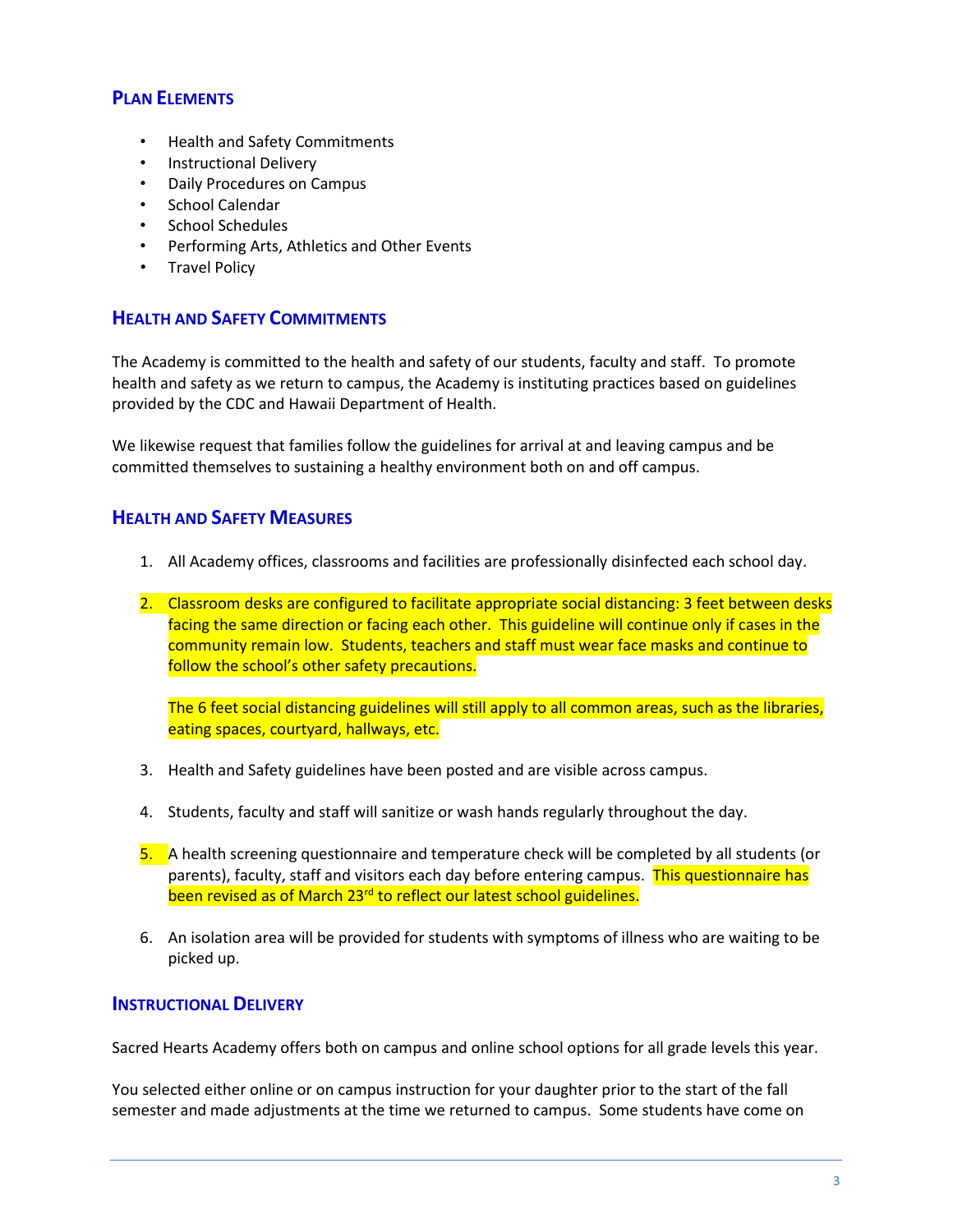campus whose families had originally chosen online instruction, and some students have gone online whose families had selected the on campus option.

Current international students may now choose the on campus or online option as well. This is a change from needing to choose the on campus option in order to maintain visa status.

Families will again have the opportunity to choose on campus or online instruction for their daughter for each semester.

If you have more than one daughter at the Academy, you can make the format choice for each daughter individually to best suit the needs of each child and your family.

**Note** that the Academy would return to fully online instruction for all students if directed to do so by the Hawaii Department of Health.

#### **THE ONLINE OPTION**

Online instruction is live on Zoom, our virtual classroom. Online classes may include only online students, or online students may be in class with on campus students, depending on the number of families requesting the online option.

Online students/parents will be able to make appointments with their teachers as needed, just like they would to meet on campus.

Online students will be able to participate in on campus clubs, events, athletics and other non-academic activities if they choose.

#### **DAILY PROCEDURES ON CAMPUS**

1. Everyone is required to complete a health screening each day they enter the Sacred Hearts Academy campus. The health screening is in two parts. The first part of the screening is completing the Sacred Hearts Academy Health Screening Questionnaire prior to arriving on campus. The second part of the screening is having your daughter's temperature taken when entering campus. The questionnaire survey items address COVID-19 symptoms and exposure as identified by the CDC. The questionnaire has been updated as of Tuesday March 23<sup>rd</sup>. It is *highly recommended that the questionnaire be completed before leaving your home; students must complete the questionnaire prior to arriving on campus.* 

The link to the Sacred Hearts Academy Health Screening Questionnaire is: <https://tinyurl.com/SHAHealthScreenQuestionnaire>

Verification of completion of the questionnaire will be done when students arrive on campus. If a student (or parent) has not completed the questionnaire prior to arrival, it will be completed on site.

JK/SK students are checked in by their parents on  $5<sup>th</sup>$  Avenue behind the Student Center, near the garden. They are then escorted to their classrooms in groups.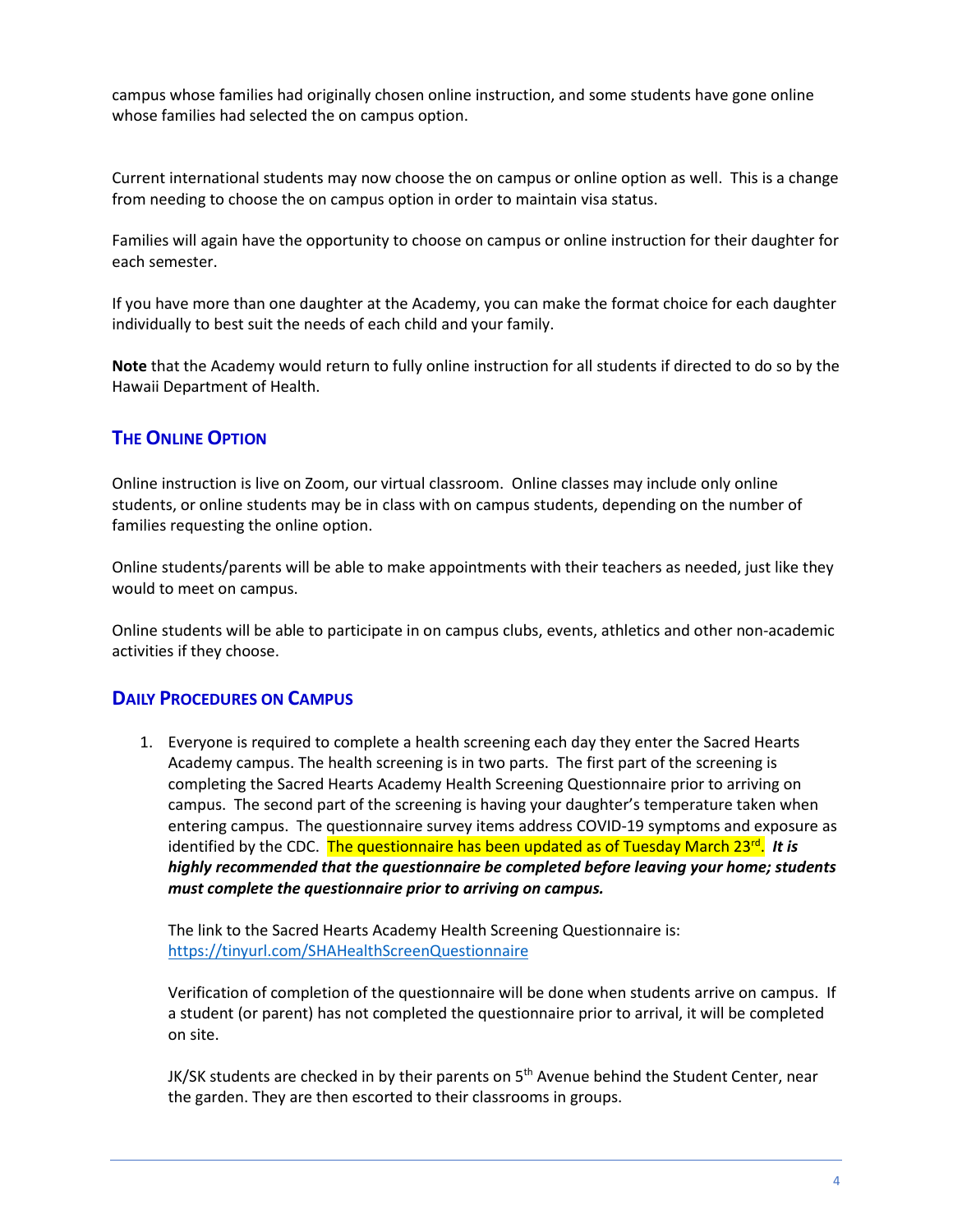Grades 1-6 students will go to a separate check-in table on  $5<sup>th</sup>$  Avenue after they are dropped off in auto line. Parents will not be allowed to get out of their cars. Students in grades  $1 - 3$  will then be in 3 separate groups in the Student Center for Morning Care from 7:00 – 7:30 am. Students in grades 4 – 6 will go to their designated grade-level zones in the lower school.

All students in grades  $7 - 12$ , faculty, staff and visitors will enter campus through the Administration Building and will proceed to the health check station. Those arriving after 8 am should go to the Upper School Office in the main hallway of the Administration Building to complete their check in.

Families with daughters in both lower and upper school may enter campus from either  $5<sup>th</sup>$ Avenue autoline or the Administration Building.

Once the health screening questionnaire verification and temperature scanning has satisfactorily been completed, students will receive a colored wristband indicating that the student is approved to be on campus.

- 2. Students, faculty and staff who register a temperature above 100.4 degrees will be sent home. (See the section on "sick at school" under Health Protocols at Home and School below for additional details).
- 3. Students, faculty and staff must wear a mask while on campus. Parents bringing students on campus must wear a mask. The school prefers students wear plain navy or black masks, but students can wear any mask that is not distracting and does not include advertising or political statements. All students should also have a face shield, which may be used during selected activities during the day.
- 4. Students, faculty and staff will sanitize or wash their hands regularly during the day.
- 5. Students, faculty and staff should follow social distancing guidelines.
- 6. Students may bring lunch and snacks from home, or lunch and snacks may be ordered from Sodexo, our food service provider. Prepackaged lunch and snacks ordered will be delivered to the classroom (lower school) or to designated pickup locations (upper school). Lunch and snacks will be eaten in the classroom (lower school) or in designated outdoor locations (lower and upper school). No microwaves will be available for student use on campus.

Online ordering for school snacks and meals can be done by grade level at the links below. Orders must be submitted by 10 am Sunday for meals that week.

JK/SK: <https://tinyurl.com/SodexoJKSK>

Grades 1 – 6: <https://tinyurl.com/SodexoLSSHA>

Grades 7 – 12: <https://tinyurl.com/SodexoUSSHA>

7. Students are encouraged to bring their own water bottles. Students may use water fountains around campus to refill water bottles.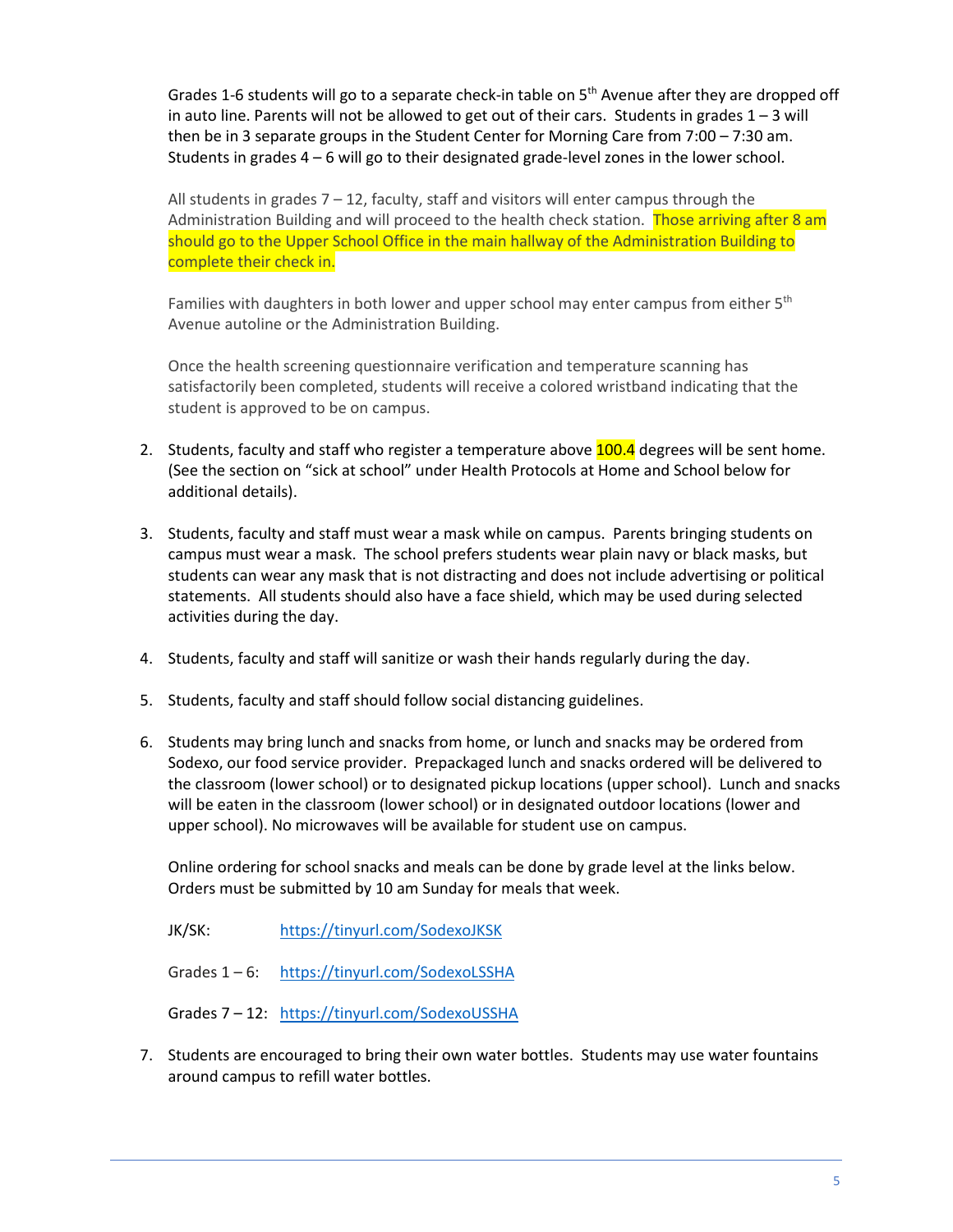### **HEALTH PROTOCOLS AT HOME AND SCHOOL**

#### **Hygiene, Masks and Face Shields**

Proper hygiene and use of face coverings are two of the most effective strategies for containing the spread of COVID-19. Regular hand sanitizing or hand washing will be done during the school day by students, faculty and staff. We encourage you to follow this practice at home as well. Hand sanitizer will be available in multiple locations on campus, but we ask that each student bring her own personal hand sanitizer to school as well. All students, faculty and staff will wear masks on campus and face shields may be required for some activities.

#### **Health Check Before School**

Students (or parents) faculty and staff will complete an online health check before school each school day. All students, faculty and staff will complete a temperature check when they enter campus.

#### **Stay Home if Sick**

If you observe that your daughter or a member of your household has symptoms of illness prior to leaving for school in the morning, please keep her at home for the day and notify the attendance clerk by phone at 734-5058 ext. 323 or by email at attendance@faculty.sacredhearts.org by 8:00 am.

#### **Sick at School**

If a student or adult develops symptoms of illness while on campus, the health room staff will direct the individual to the designated waiting area and will make every effort to isolate the individual based on available space and the number of students. The Health Coordinator will contact parents so that the student can be picked up as soon as possible and within two hours at the latest. If the individual has higher risk COVID-19 symptoms such as cough, fever, shortness of breath, loss of smell or taste, they will need to remain at home for 10 school days. The individual who exhibited these COVID-related symptoms can return to campus sooner if they test negative for COVID-19. Students will need to readmit through the Health Coordinator. Faculty or staff will clear to return through Human Resources.

#### **Returning to School After Illness**

Students who are kept home or sent home from school due to illness or symptoms not related to COVID will be able to return to school after meeting the following criteria below for each symptom type. Students who have been absent for 3 days or more will need to provide a doctor's note to the Health Coordinator for readmission.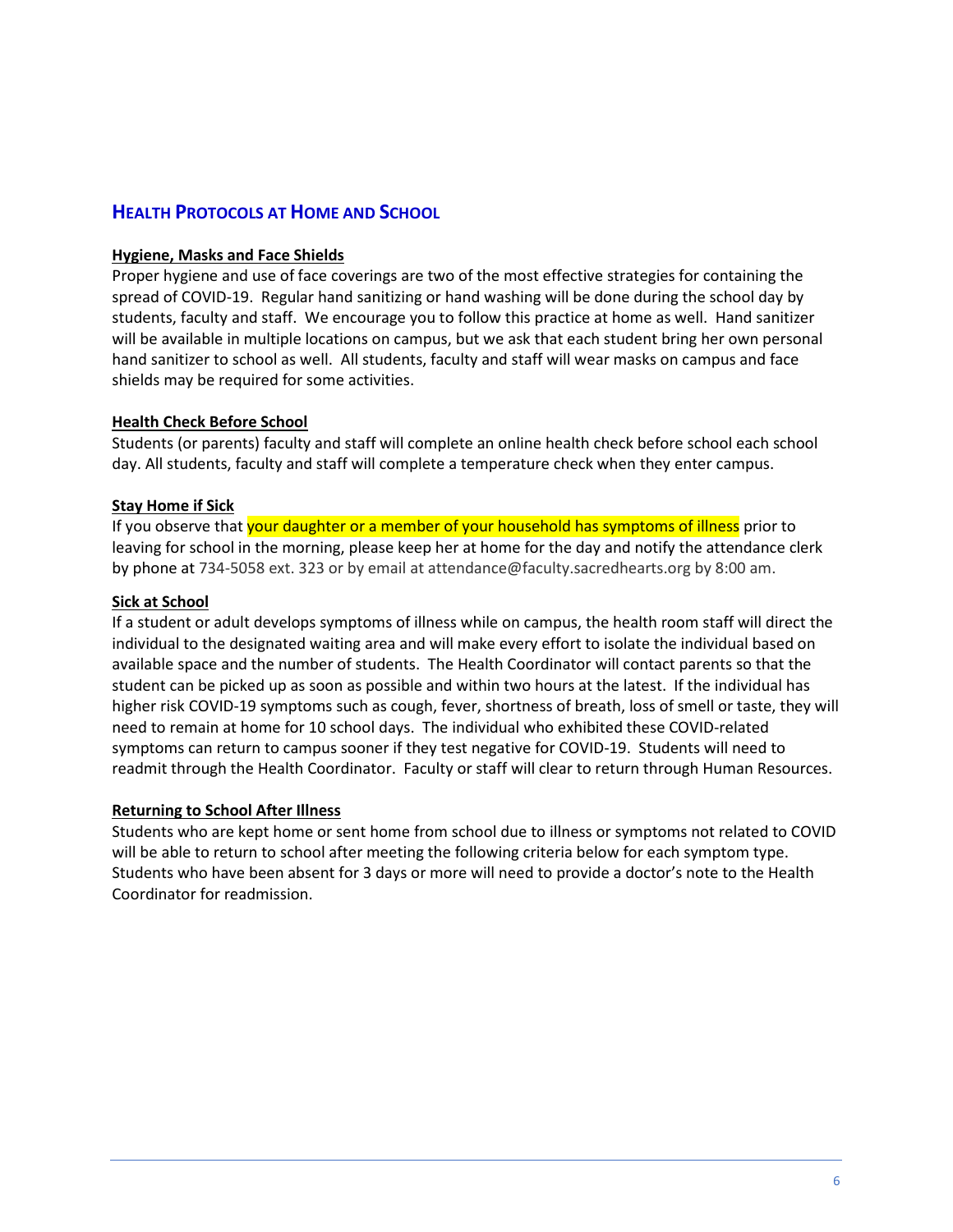|                                                                              | SYMPTOM/DIAGNOSIS RETURN TO SCHOOL CRITERIA                                                                                                                   | <b>RETURN TO SCHOOL PROCEDURE</b>                                                                                                                                                                                                                                                                         |
|------------------------------------------------------------------------------|---------------------------------------------------------------------------------------------------------------------------------------------------------------|-----------------------------------------------------------------------------------------------------------------------------------------------------------------------------------------------------------------------------------------------------------------------------------------------------------|
| Allergies or Asthma                                                          | Symptoms are controlled by<br>medication.                                                                                                                     | Parents notify the Health Coordinator<br>of the student's medication.                                                                                                                                                                                                                                     |
| Common Cold or Flu                                                           | The student has been fever-free for at<br>least 24 hours without fever reducing<br>medication and is otherwise free of<br>symptoms or symptoms are improving. | Provide a doctor's note to the Health<br>Coordinator if the student has been off<br>campus for 3 days or more due to<br>illness, including when the student has<br>attended school online. Students who<br>have been out for fewer than 3 days<br>and meet the criteria may return to<br>school directly. |
| COVID-Related:<br>Loss of Sense of Taste<br>lor Smell<br>Shortness of Breath | The student has stayed at home for 10<br>school days following the onset of<br>symptoms or has tested negative for<br>COVID.                                  | <b>Provide the Health Coordinator the</b><br>student's negative COVID test results<br>or contact the Health Coordinator to<br>confirm completion of the 10 day<br>requirement.                                                                                                                            |
| Fever                                                                        |                                                                                                                                                               |                                                                                                                                                                                                                                                                                                           |

#### **If a Household Member Tests Positive or is Exposed to COVID**

If a household member tests positive for COVID, please notify your daughter's principal. Your daughter should be tested for COVID and remain at home for 5 days while monitoring symptoms. The household member who tested positive should be isolated within your home to the extent possible.

If a household member has potentially been exposed to someone who has tested positive for COVID or is in quarantine due to an exposure, please notify your daughter's principal. Keep your daughter home from school until you receive further direction from the school.

Direction from the Department of Health indicates for all the household members or any close contacts, follow the guideline below:

Pursuant to the Hawaii Administrative Rules, Chapter 11-156, Exhibit C, you must remain at home in quarantine for 10 days after your last contact with a person with COVID-19. If you have ongoing contact (e.g., same household), you must remain at home in quarantine for 10 days *after* the person with COVID-19 is released from isolation.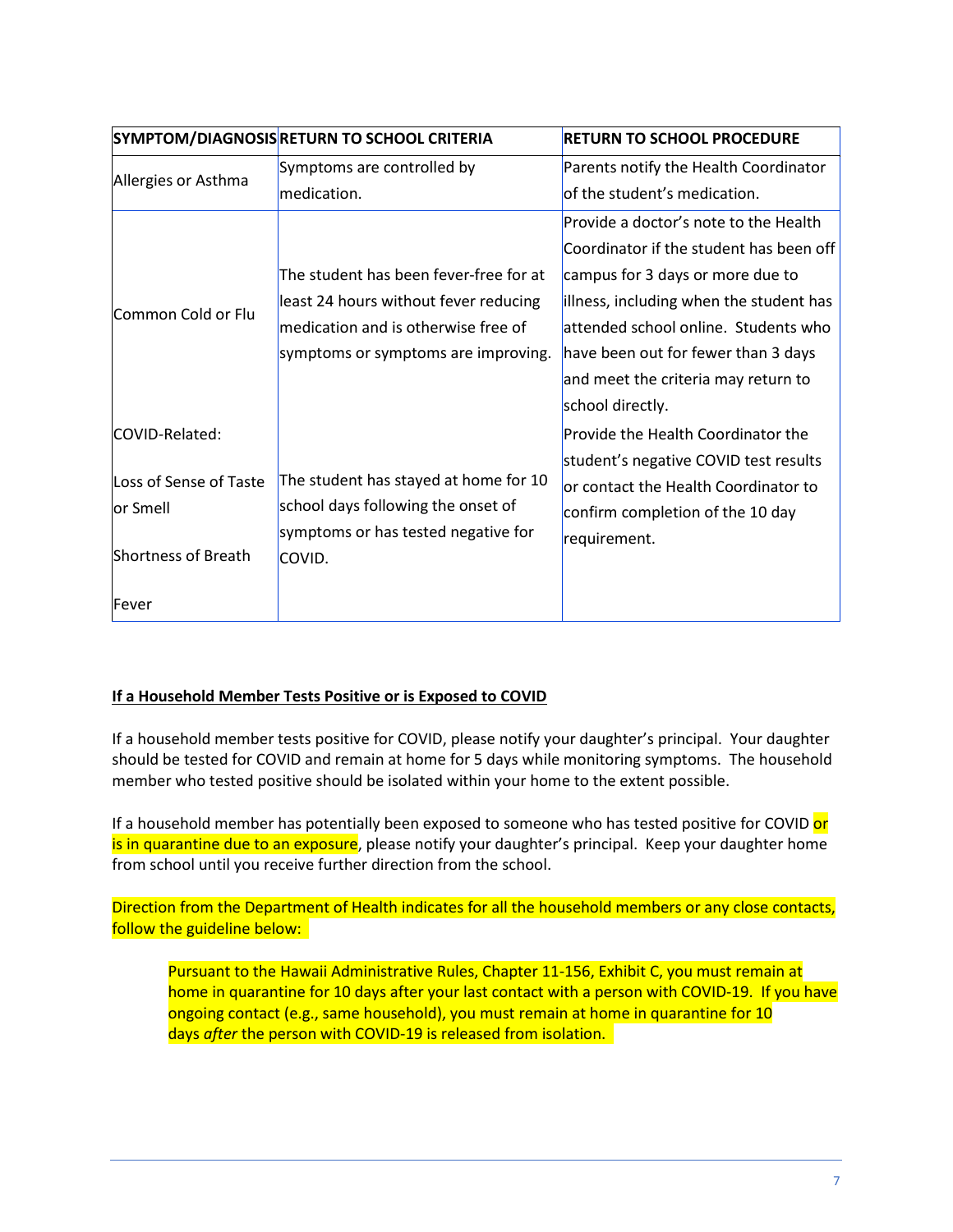Additional information from the CDC or Hawaii Department of Health can be found using the following links:

**What You Can Do If You [Become](https://health.hawaii.gov/coronavirusdisease2019/what-you-can-do/if-you-become-sick/) Sick**

**What To Do If You Test Positive For [COVID19](https://health.hawaii.gov/coronavirusdisease2019/files/2020/04/What-To-Do-If-You-Test-Positive-For-COVID19_040120.pdf)**

**Isolation [Guidance](https://www.cdc.gov/coronavirus/2019-ncov/if-you-are-sick/isolation.html) from the CDC**

## **SCHOOL CALENDAR**

With the intent of reducing safety risks on campus, we are modifying the school calendar. Fall and Spring breaks have been removed this year. Christmas break is extended by one week, and the spring semester will end one week early. These adjustments will help to reduce travel which can result in increased spread of COVID-19.

- August 10th First day of the fall semester
- September 24 First day of on campus instruction for grades  $1 3$  and  $7 9$
- September 28 First day of on campus instruction for grades 4 6 and 10 12
- October 12th Discoverer's Day holiday added
- December 16th End of the fall semester
- January 6th First day of the spring semester
- May 18th **End of the spring semester**
- May 29th Commencement

#### **LOWER SCHOOL SCHEDULE**

The lower school (Grades JK  $-6$ ) will maintain its weekly schedule with no adjustments.

- $\triangleright$  Bell rings at 7:35 for morning Flag
- $\triangleright$  School starts at 7:50
- $\triangleright$  School ends at 2:00 on Monday, Tuesday, Thursday, Friday for JK and SK
- $\triangleright$  School ends at 2:15 on Monday, Tuesday, Thursday, Friday for grades 1 through 6
- $\triangleright$  School ends at 12:45 on Wednesday for JK and SK
- $\triangleright$  School ends at 1:00 on Wednesday for grades 1 through 6
	- Autoline pickup for JK 3rd Grade is on the 5th Avenue side
	- Autoline pickup for 4th 6th Grade is on the Waialae Avenue side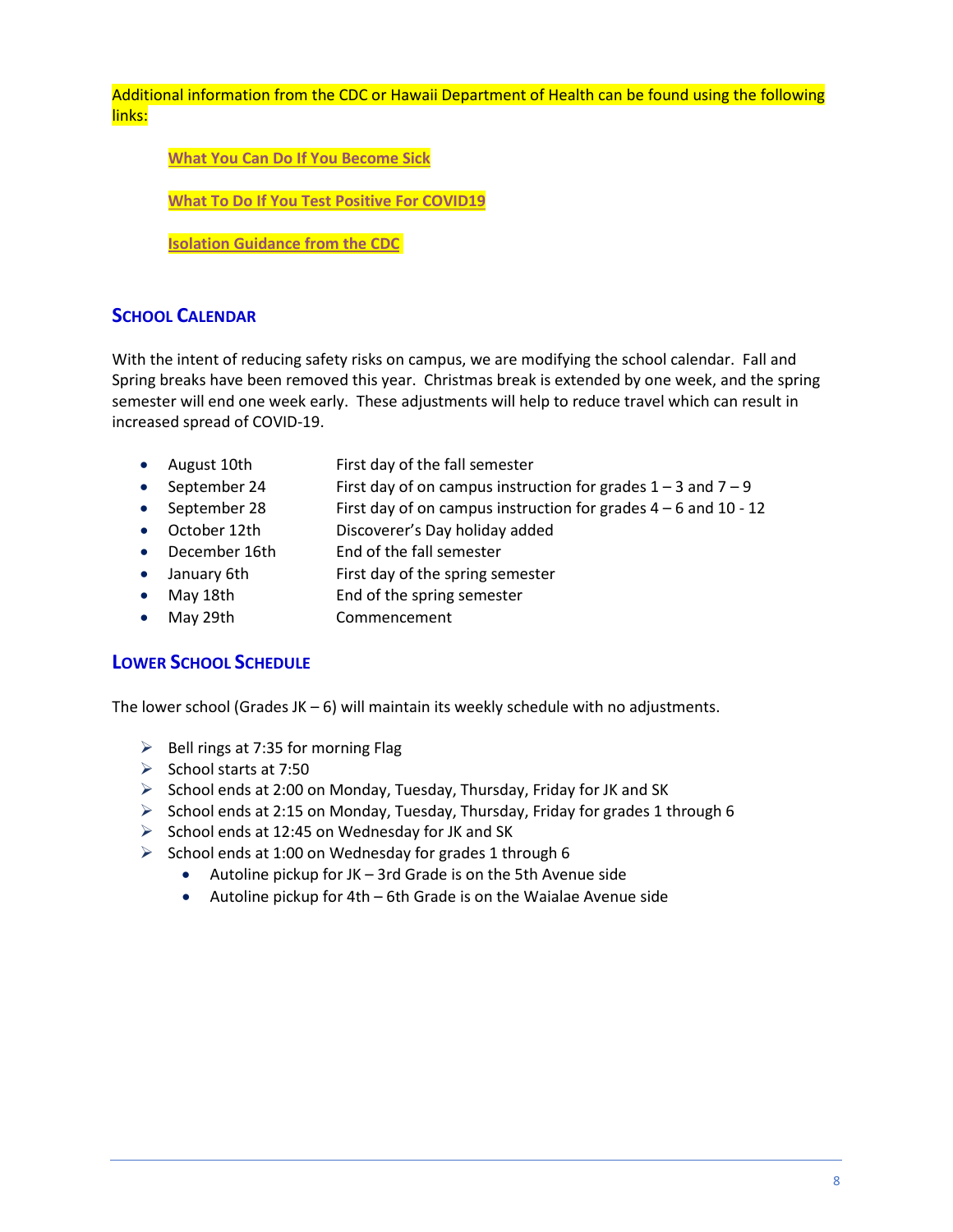## **LOWER SCHOOL MORNING CARE**

- JK and SK students are checked into the health check station directly by their parents. Parents may park at Kaimuki Shopping Center.
- Students in grades  $1 3$  are dropped off by parents via the  $5<sup>th</sup>$  Avenue autoline, and students are then taken to the Student Center for morning care between 7 am and 7:30 am. Social distancing will be observed in morning care, and grade levels will be grouped. Teachers pick students up from morning care and take them to their classroom at 7:25. Students in grades 4 – 6 are dropped off by parents via the  $5<sup>th</sup>$  Avenue autoline and report to the health check station. They will then go to designated areas by grade level.

## **LOWER SCHOOL AFTER SCHOOL CARE**

- JK and SK students enrolled in the After School Care program will remain in P108
- Students in grades  $1 6$  enrolled in the after school care program will be checked into the Kama'aina Kids program, which will start October 1st.
- Kama'aina Kids will follow Academy protocols for maintaining the health and safety of students, faculty and staff.

## **UPPER SCHOOL SCHEDULE**

The upper school (Grades  $7 - 12$ ) will have an adjusted weekly schedule that is similar to the schedule in place during the last two months of spring. The start and end times of the day have been adjusted, and Wednesdays will be used for independent work or work with faculty on assignments, projects, or meetings on campus or online.

| <b>Time</b>            | <b>Monday</b> | Tuesday                                                              | Wednesday | Thursday | Friday                                                               |
|------------------------|---------------|----------------------------------------------------------------------|-----------|----------|----------------------------------------------------------------------|
| 8:00 - 9:15 a.m.       | 1             | 5                                                                    | Flex Day  | 1        | 5                                                                    |
| 10:00 - 11:15 a.m.     | 2             | 6                                                                    |           | 2        | 6                                                                    |
| 11:45 a.m. - 1:00 p.m. | 3             | 7                                                                    |           | 3        |                                                                      |
| 1:45 - 3:00 p.m.       | 4             | $1:45 - 2:15$ p.m.<br>Advisory<br>$2:15 - 3:00$ p.m.<br>Office Hours |           | 4        | $1:45 - 2:15$ p.m.<br>Advisory<br>$2:15 - 3:00$ p.m.<br>Office Hours |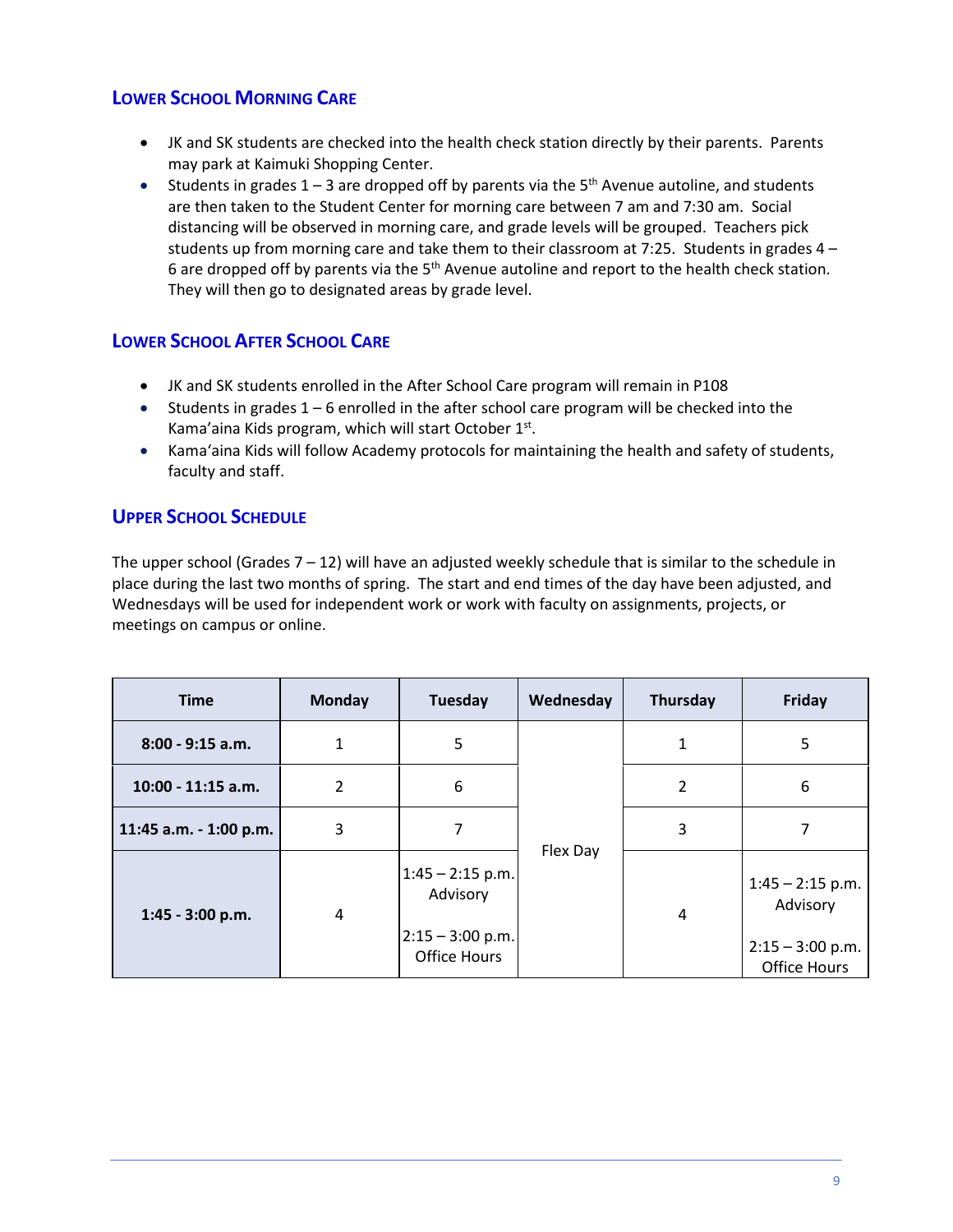## **UPPER SCHOOL FLEX WEDNESDAY**

Flex Wednesdays allow students and faculty to be flexible with their use of the school day by not having to follow the regular class schedule. Flex Wednesdays allow time for follow up work, action learning and additional instruction or tutoring. Flex Wednesdays help to foster students' self-discipline, time management skills and personal responsibility. All faculty are on campus Flex Wednesdays during regular school hours.

Sample activities during Flex Wednesdays on campus or online:

- Conference with teachers
- Conference with counselors
- Tutoring sessions with teachers
- Additional performing arts practice sessions
- Project or assignment work with or without teacher assistance
- Schedule make-up tests
- Group work on projects or assignments
- Extended instruction (for example in AP courses)

#### **PERFORMING ARTS, ATHLETICS AND OTHER EVENTS**

School events, athletics and performing arts require special considerations to mitigate risk this school year. Here, too, the Academy is following CDC and Department of Health guidance in determining the precautions that need to be put in place.

Further, we will follow guidance given by professional associations for each performing arts area: band, choir, dance and drama. Specific protocols will be provided to students/families by the performing arts area they are engaged in.

We will follow ILH, HHSAA protocols for determining how sports are conducted this year. General protocols are provided on a subsequent page, and sport-specific protocols will be provided to student athletes and their families involved in each sport. The following sports are no longer practicing and have completed their seasons: Swimming, Soccer, Basketball, Canoe Paddling, Bowling, Golf, and Cross country. The following sports are currently holding practices: Softball, Sailing, Track and Field, Volleyball, Cheer, and Riflery. Activities may include strength and conditioning, workouts on Zoom and sportspecific skill development work.

School-related activities vary in the level of risk created for the spread of COVID-19 based on the level of close, sustained contact and other factors. Our ability to hold these activities or need to modify them this school year is informed by their risk level. Below are sample activities by risk level, as identified by the National Federation of State High School Associations.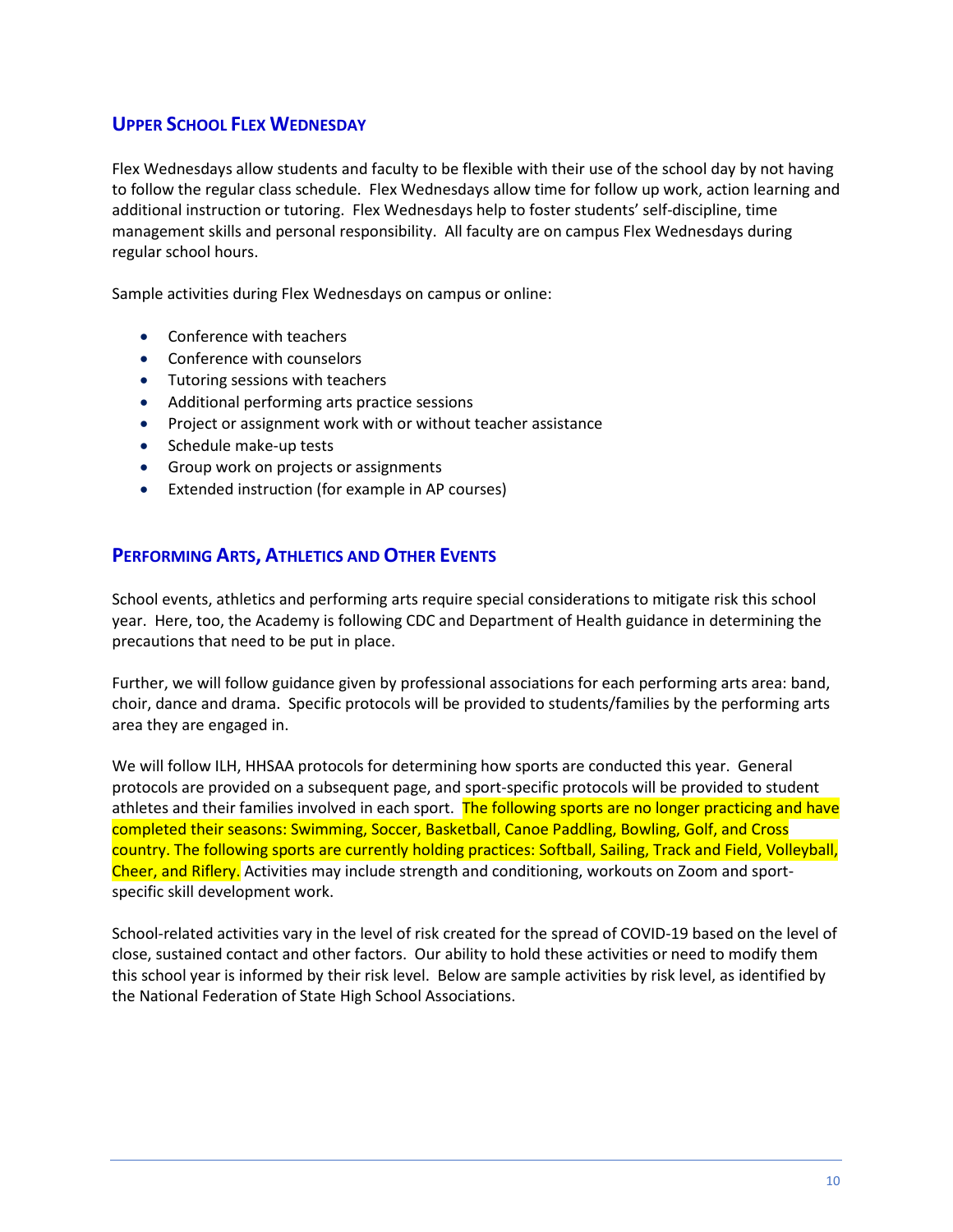|                        | <b>Lower Risk</b>                                                     | <b>Moderate Risk</b>                                                                 | <b>Higher Risk</b>                       |
|------------------------|-----------------------------------------------------------------------|--------------------------------------------------------------------------------------|------------------------------------------|
| <b>Performing Arts</b> |                                                                       | Drama and Plays<br><b>Band Concerts</b>                                              | Choir<br>Dance                           |
| <b>Athletics</b>       | <b>Cross Country</b><br>Riflery<br>Golf<br>Sideline Cheer<br>Swimming | Volleyball<br>Softball<br>Basketball<br>Softball<br>Soccer<br><b>Track and Field</b> | Competitive Cheer                        |
| <b>Other Events</b>    |                                                                       | Robotics                                                                             | Commencement<br><b>School Assemblies</b> |

## **ATHLETICS**

The following are the general protocols to be followed by all student athletes:

- Complete a team-specific self symptom check within one hour prior to participation
- Complete temperature check by coach prior to entering practice
- Sanitize hands when entering and exiting practice
- Sanitize hand before changing stations or using equipment
- Athletes must bring their own water bottles, towels, and hand sanitizer
- There should be no sharing of personal items or equipment
- Personal items should be placed six feet apart
- Social distancing guidelines must be followed
- Masks must be worn at all times at practice sites
- Only one person is allowed in the restroom at a time
- Only coaches and athletes may stay on campus during practice
- The maximum capacity at practice is established by government guidelines

## **PERFORMING ARTS**

All performing arts will provide students and parents protocols specific to their discipline.

Band will follow the guidance of the High School Band Director's National Association.

Choir will follow the guidance of the Hawai'i Chapter of the American Choral Director's Association.

Dance will follow the guidance of the National Dance Education Organization.

Drama will follow the guidance of the Educational Theatre Association.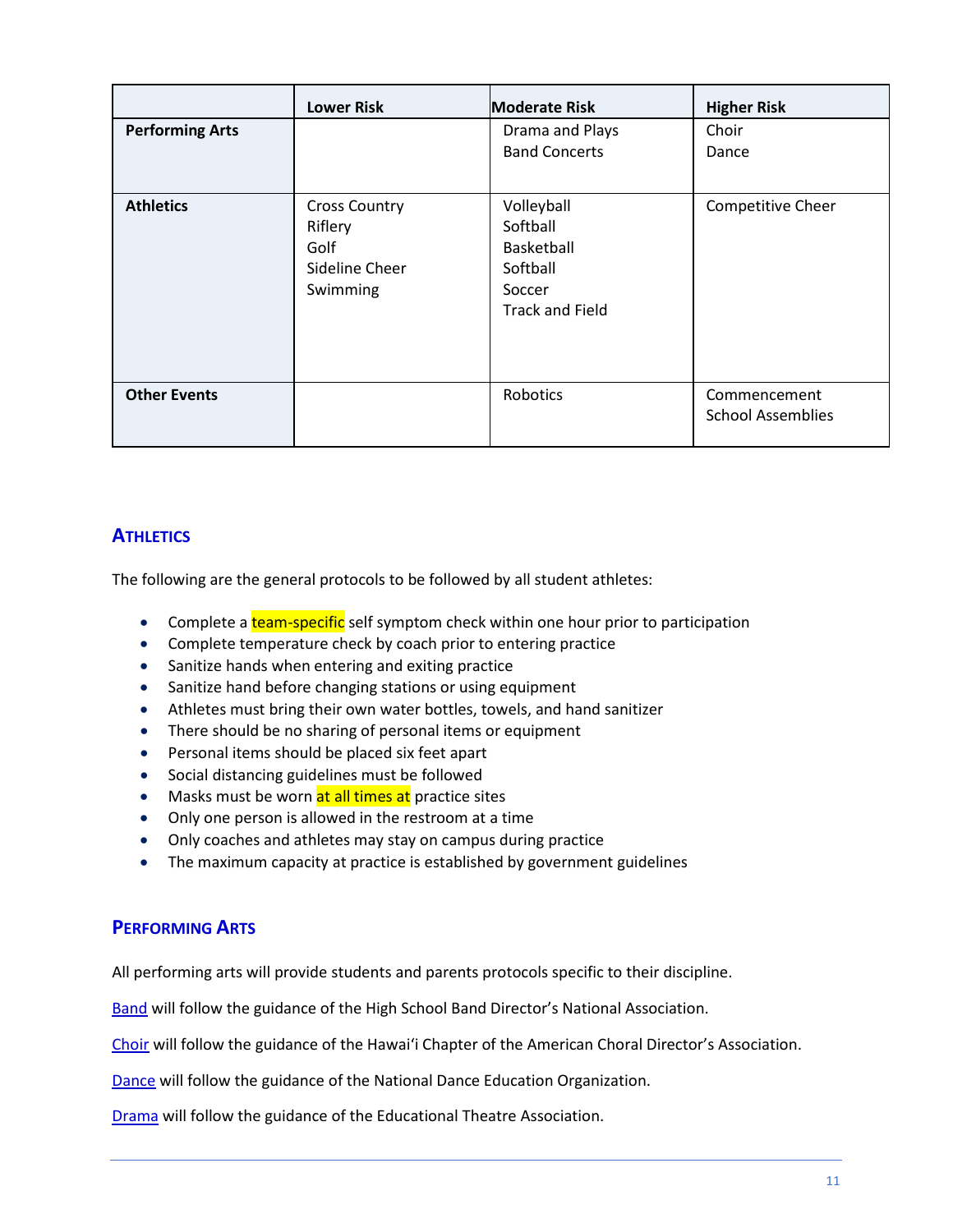## **OTHER EVENTS**

Other scheduled events on campus may be held in their usual format, or they may be adjusted or removed from the calendar as needed to support the health and safety of participants. Announcements regarding specific events will be made in a timely manner in advance of the events.

Sacred Hearts encourages members of the Academy community to avoid non-essential travel when possible during the pandemic. The Academy is providing you our updated travel protocols so that you can build them into your travel plans when you need to travel. These procedures are one more measure that we are taking to keep everyone safe and healthy on campus.

#### **TRAVEL POLICY FOR STUDENTS AND THEIR FAMILIES**

#### **Pre-Travel**

Parents are asked to inform their daughter's counselor about their travel plans as soon as possible or at least one week before departure to give teachers time to prepare for their daughter's absence and return to school.

#### **Return to Oahu**

At this time, the State of Hawaii requires that arriving travelers quarantine for 10 days. If travelers present a negative result on a state-approved COVID test taken within 72 hours prior to travel, they are able to forego the 10 day quarantine.

#### **Online Students**

Students who are currently online may continue their regular school participation while traveling and immediately upon return to campus.

#### **Return to School for On-Campus Students**

Students who quarantined for 10 days after returning to Oahu may return to campus following completion of the quarantine period.

Students who present, at the time of arrival on Oahu a negative test result on a state approved COVID test taken within 72 hours prior to travel are required to complete two additional steps before returning to campus. These additional steps are being added to help ensure the health and safety of the Academy community.

- 1. The student will be required to stay at home for a minimum of five days following completion of travel.
- 2. The student must take a second state approved COVID test on the 5<sup>th</sup> day. She may return to oncampus instruction following submission of a negative test result.

The student may participate on online instruction during this period of time.

#### **Travel of Household Members or Visitors to Your Household**

If members of your household return from off-island travel, or if you have visitors to your household from outside Oahu, please have them monitor their health, and if they develop symptoms, notify your daughter's principal.